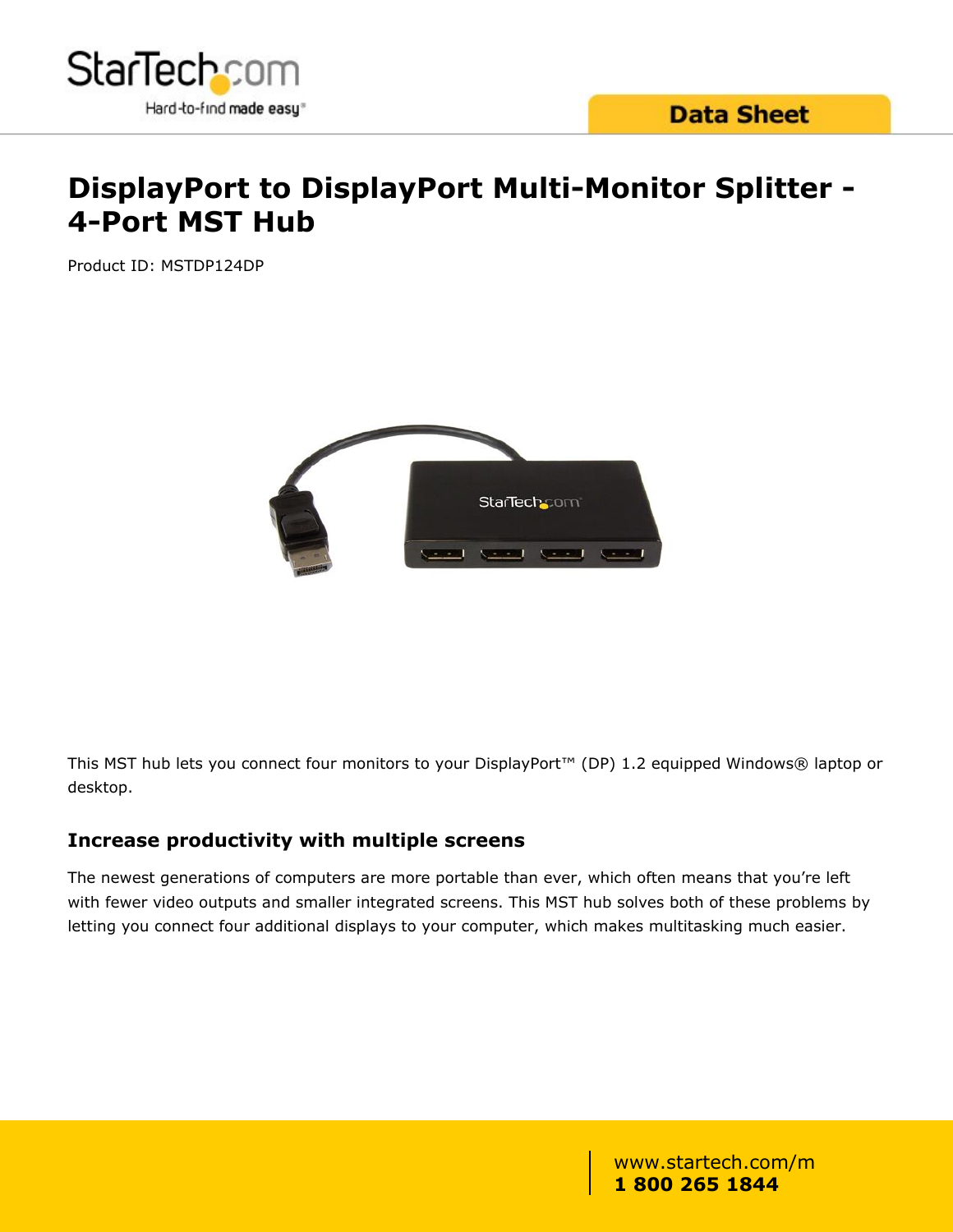



#### **Connect to any display**

With the MST hub, you can use DisplayPort video adapters and cable adapters that enable you to connect HDMI, VGA or DVI displays. This ensures your MST hub will be compatible with virtually any television, monitor or projector. This MST hub is VESA and DisplayPort certified to support DP 1.2 enabled systems, for seamless integration with your existing video equipment.



## **Configure your displays for any environment**

Using the MST hub, you can extend your desktop onto additional monitors and stream independent content to each display giving you the freedom to multitask and increase your productivity. You can also mirror the same image onto multiple displays for remote viewing applications such as digital signage.

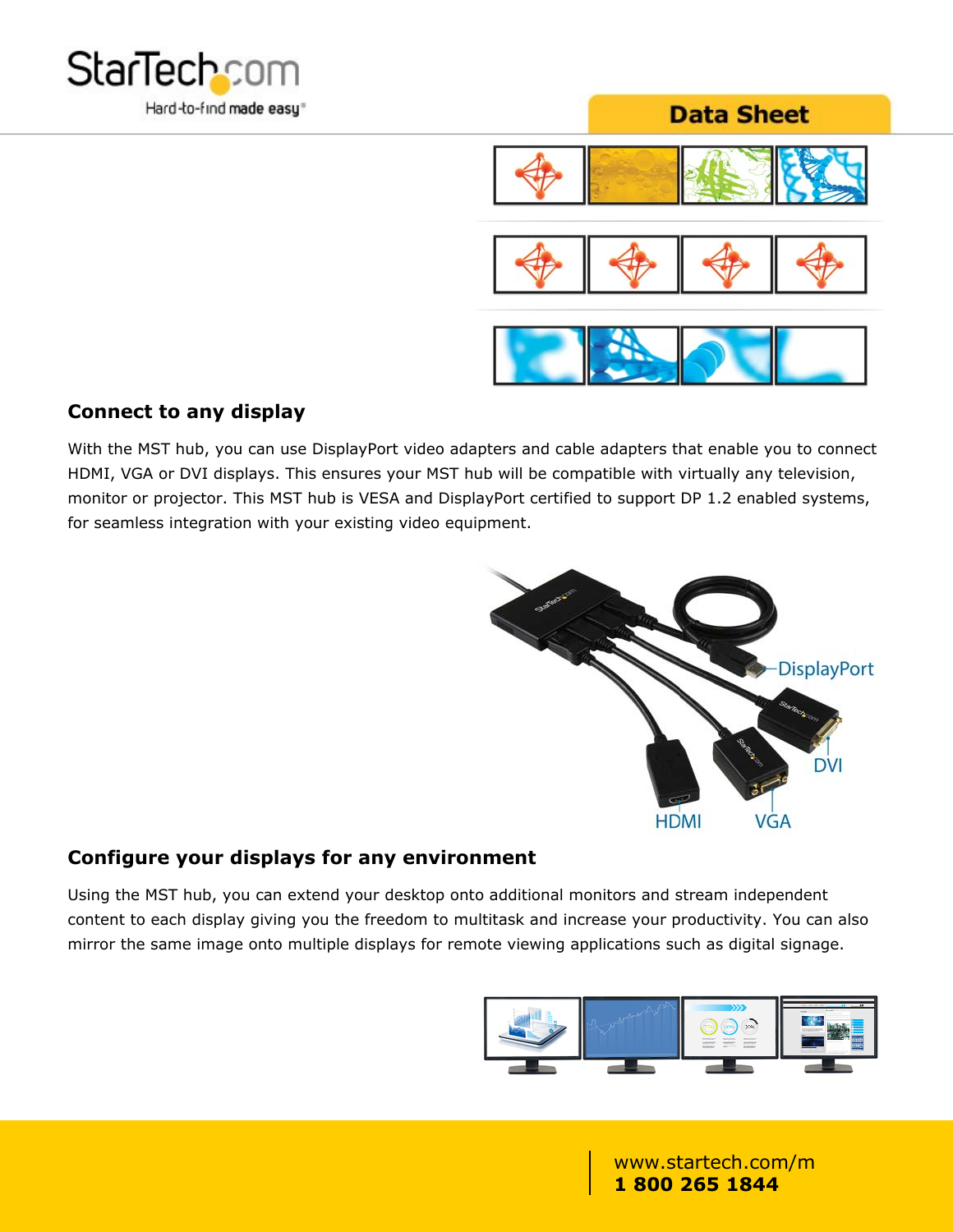

### **Enjoy amazing video quality, without draining system resources**

MST technology uses your existing video card to minimize the use of system resources while delivering Ultra HD 4K resolutions. This unprecedented performance makes MST perfect for high-resolution applications such as graphic design, gaming and medical imaging.

*Note: When using a DisplayPort 1.1 video card the MST hub will act as a splitter, automatically mirroring your video source across all displays. Resolution limitations apply.*

The MSTDP124DP supports plug-and-play installation for a hassle-free setup, and is backed by a StarTech.com 2-year warranty and free lifetime technical support.

*Note: MST shares 21.6 Gbps across all attached displays. Higher resolutions can restrict the available bandwidth with the remaining ports, please see our guideline below for determining an ideal resolution for your setup. Certain graphics adapters have limited MST support and will only output to three displays in total. If more than three monitors are attached the fourth will be disabled.*

Average resolution bandwidth allocation:

1920x1080 (High-definition 1080p) @60hz - 22% 1920x1200 @60hz - 30% 2560x1440 @60hz - 35% 2560x1600 @60hz - 38% 3840 x 2160 (Ultra HD 4K) @30hz - 38%

Note: Exceeding 100% will reduce functionality.

Examples of supported resolution configurations:

| Screen 1                 | Screen 2                 | Screen 3                 | Screen 4          | Total % of       |
|--------------------------|--------------------------|--------------------------|-------------------|------------------|
| <b>Resolution</b>        | <b>Resolution</b>        | <b>Resolution</b>        | <b>Resolution</b> | <b>Bandwidth</b> |
| 1920x1080                | 1920x1080                | 1920x1080                | 1920x1080         | 88%              |
| @60hz (22%)              | @60hz (22%)              | @60hz (22%)              | @60hz (22%)       |                  |
| 1920x1200                | 1920x1080                | 1920x1080                | 1920x1080         | 96%              |
| 060hz (30%)              | @60hz (22%)              | @60hz (22%)              | @60hz (22%)       |                  |
| 3840x2160<br>030hz (38%) | 1920x1080<br>@60hz (22%) | 1920x1080<br>@60hz (22%) | off               | 82%              |
| 3840x2160<br>030hz (38%) | 1920x1200<br>@30hz (30%) | 1920x1080<br>@60hz (22%) | off               | 90%              |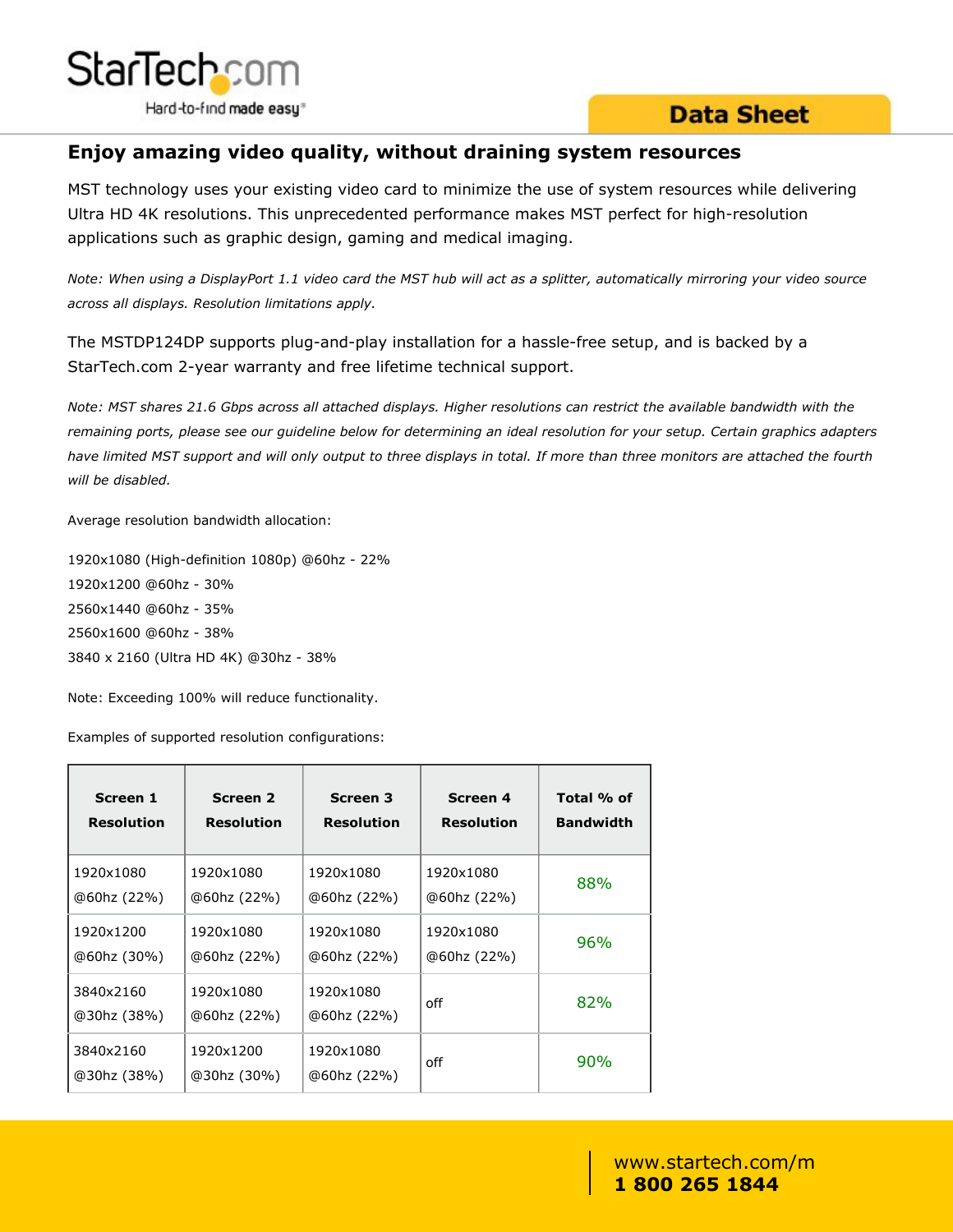

Examples of unsupported resolution configurations

| Screen 1                 | <b>Screen 2</b>          | <b>Screen 3</b>          | <b>Screen 4</b>   | Total % of       |
|--------------------------|--------------------------|--------------------------|-------------------|------------------|
| <b>Resolution</b>        | <b>Resolution</b>        | <b>Resolution</b>        | <b>Resolution</b> | <b>Bandwidth</b> |
| 2560x1600                | 2560x1600                | 1920x1200                | 1920x1200         | 136%             |
| @60hz (38%)              | @60hz (38%)              | @60hz (30%)              | @60hz (30%)       |                  |
| 3840x2160                | 2560x1600                | 1920x1200                | 1920x1200         | 136%             |
| @30hz (38%)              | @60hz (38%)              | @60hz (30%)              | @60hz (30%)       |                  |
| 3840x2160                | 2560x1600                | 2560x1440                | 1920x1200         | 141%             |
| @30hz (38%)              | @60hz (38%)              | @60hz (35%)              | @60hz (30%)       |                  |
| 3840x2160<br>@30hz (38%) | 3840x2160<br>@30hz (38%) | 3840x2160<br>@30hz (38%) | off               | 114%             |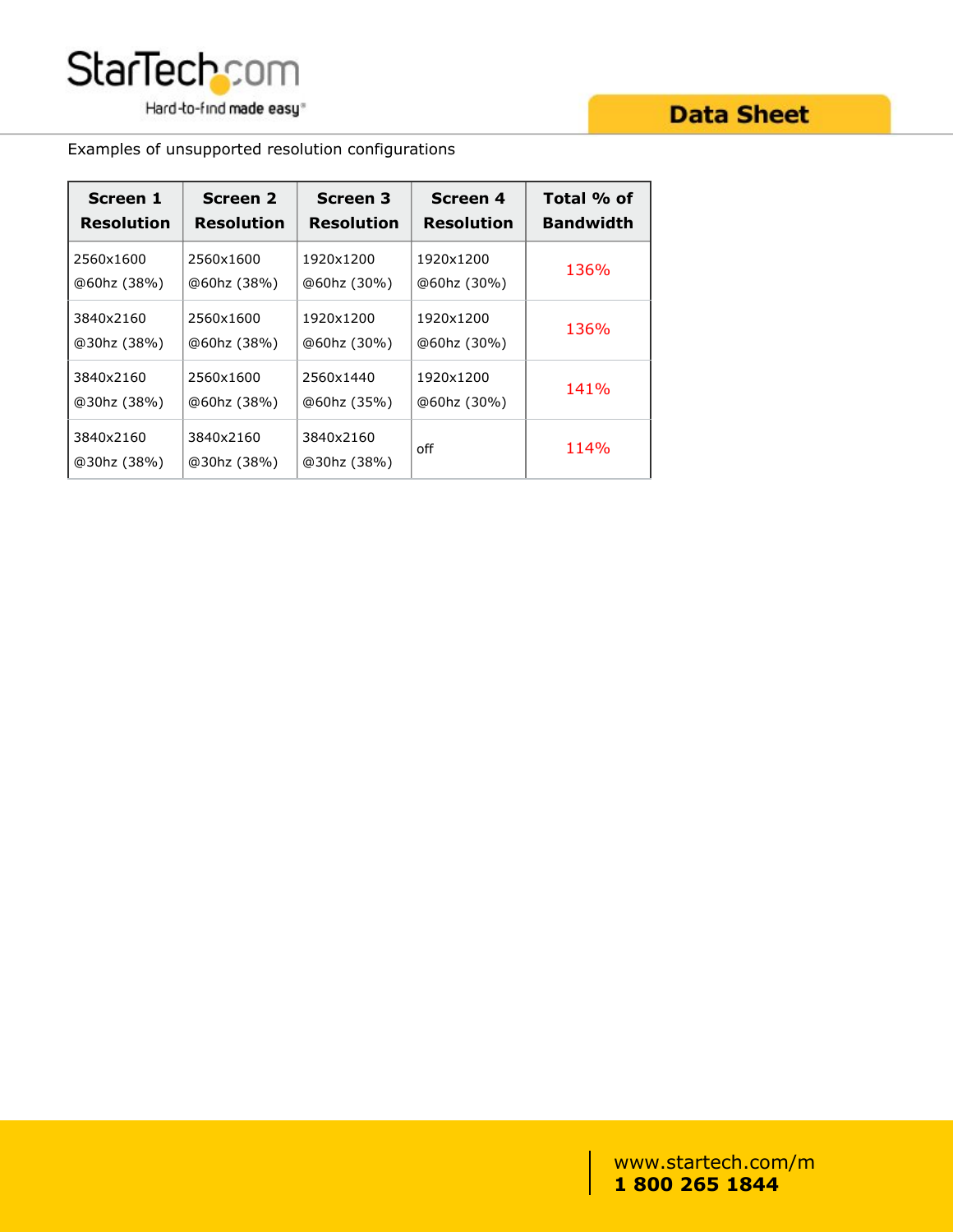

#### **Certifications, Reports and Compatibility**







#### **Applications**

- Build a four display video wall to present entertainment to your patrons with an impressive display at a restaurant or shopping center
- Use one screen for reference data such as websites, while composing a report on another screen
- Dock your DP 1.2 device and add four high-resolution displays to your workstation
- Create a panoramic video wall for DisplayPort digital signage applications
- Edit images, video or audio clips across four additional displays in any orientation or resolution
- Perfect for spanning a spreadsheet/worksheet across additional displays, to avoid side-scrolling

#### **Features**

- Maximize your productivity by connecting four independent displays to your computer using the MST Hub
- Connect to almost any television, monitor or projector with the support of low-cost adapters
- Increase external video performance with support for resolutions up to 4K
- VESA and DisplayPort certified
- Compatible with DP 1.2 graphics cards such as AMD Radeon with Eyefinity Technology
- Plug-and-play installation
- Newly engineered chipset for increased compatibility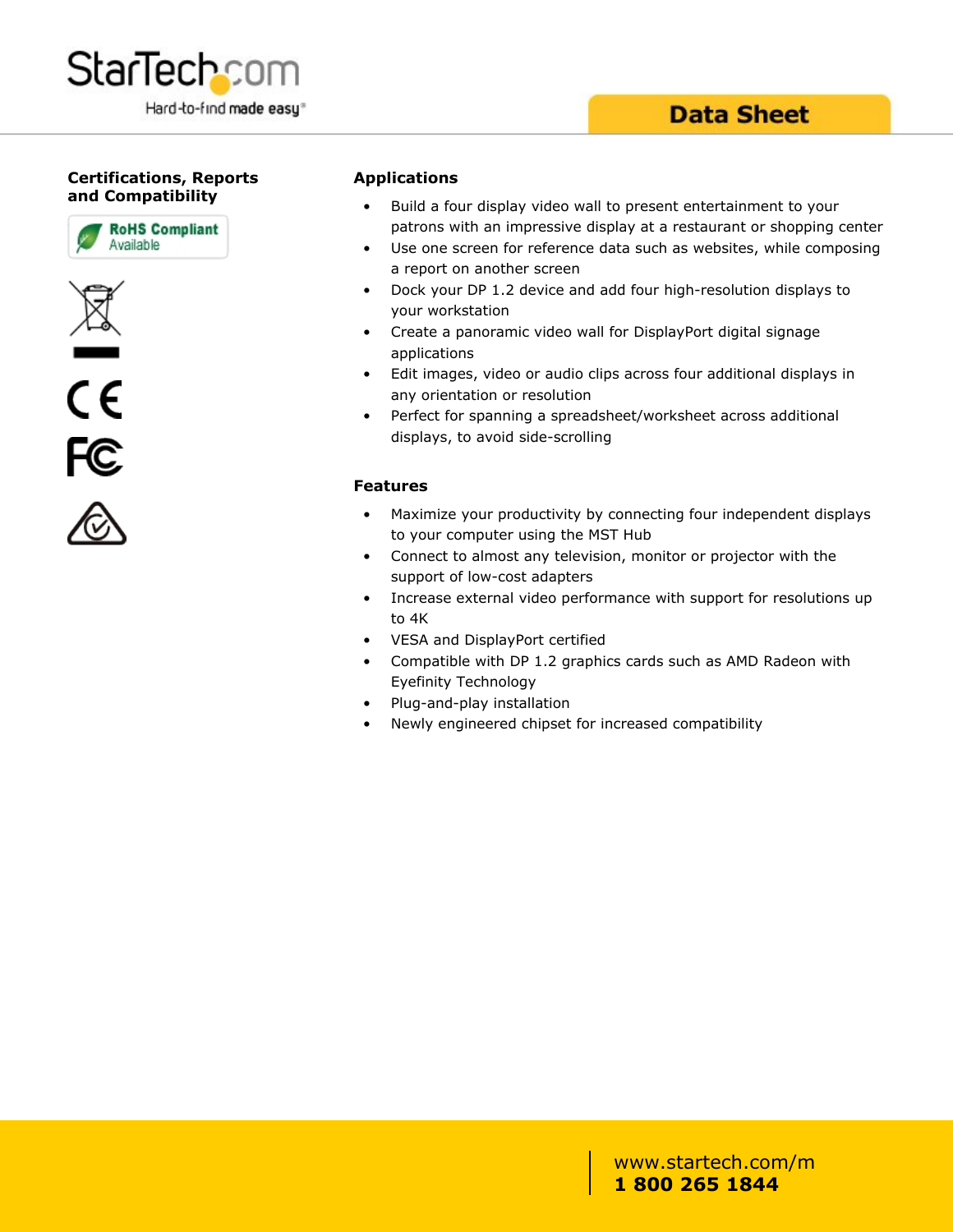# **StarTechcom**

Hard-to-find made easy<sup>®</sup>

## **Data Sheet**

|                                           | Warranty                     | 2 Years                                                                                                                                                    |
|-------------------------------------------|------------------------------|------------------------------------------------------------------------------------------------------------------------------------------------------------|
| <b>Hardware</b>                           | Active or Passive Adapter    | Active                                                                                                                                                     |
|                                           | Audio                        | Yes                                                                                                                                                        |
|                                           | Chipset ID                   | MegaChips - STDP4320                                                                                                                                       |
|                                           | Converter Type               | <b>MST Hub</b>                                                                                                                                             |
|                                           | Output Signal                | DisplayPort                                                                                                                                                |
|                                           | Ports                        | $\overline{4}$                                                                                                                                             |
| Performance                               | Maximum Digital Resolutions  | 3840 x 2160 @30hz                                                                                                                                          |
|                                           | <b>Supported Resolutions</b> | 1024x768<br>1280x720 (High-definition 720p)<br>1920x1080 (High-definition 1080p)<br>1920x1200<br>2560x1440<br>2560x1600<br>3840 x 2160 (Ultra HD 4K) @30hz |
|                                           | Wide Screen Supported        | Yes                                                                                                                                                        |
| Connector(s)                              | Connector A                  | 1 - DisplayPort (20 pin) Male Input                                                                                                                        |
|                                           | Connector B                  | 4 - DisplayPort (20 pin) Female Output                                                                                                                     |
| <b>Software</b>                           | OS Compatibility             | Windows 10 (32/64)<br>Windows 8/8.1 (32/64)<br>Windows 7(32/64)                                                                                            |
| <b>Power</b>                              | Center Tip Polarity          | Positive                                                                                                                                                   |
|                                           | Input Current                | 0.5A                                                                                                                                                       |
|                                           | Input Voltage                | 110V-240V AC                                                                                                                                               |
|                                           | Output Current               | 3A                                                                                                                                                         |
|                                           | Output Voltage               | 5DC                                                                                                                                                        |
|                                           | Plug Type                    | N                                                                                                                                                          |
|                                           | Power Consumption (In Watts) | 15                                                                                                                                                         |
|                                           | Power Source                 | AC Adapter Included                                                                                                                                        |
| Environmental                             | <b>Operating Temperature</b> | 0°C to 45°C (32°F to 113°F)                                                                                                                                |
|                                           | Storage Temperature          | -20°C to 70°C (-4°F to 158°F)                                                                                                                              |
| <b>Physical</b><br><b>Characteristics</b> | Color                        | <b>Black</b>                                                                                                                                               |
|                                           | Enclosure Type               | Plastic                                                                                                                                                    |
|                                           | Product Height               | $0.6$ in $[15$ mm]                                                                                                                                         |
|                                           |                              |                                                                                                                                                            |